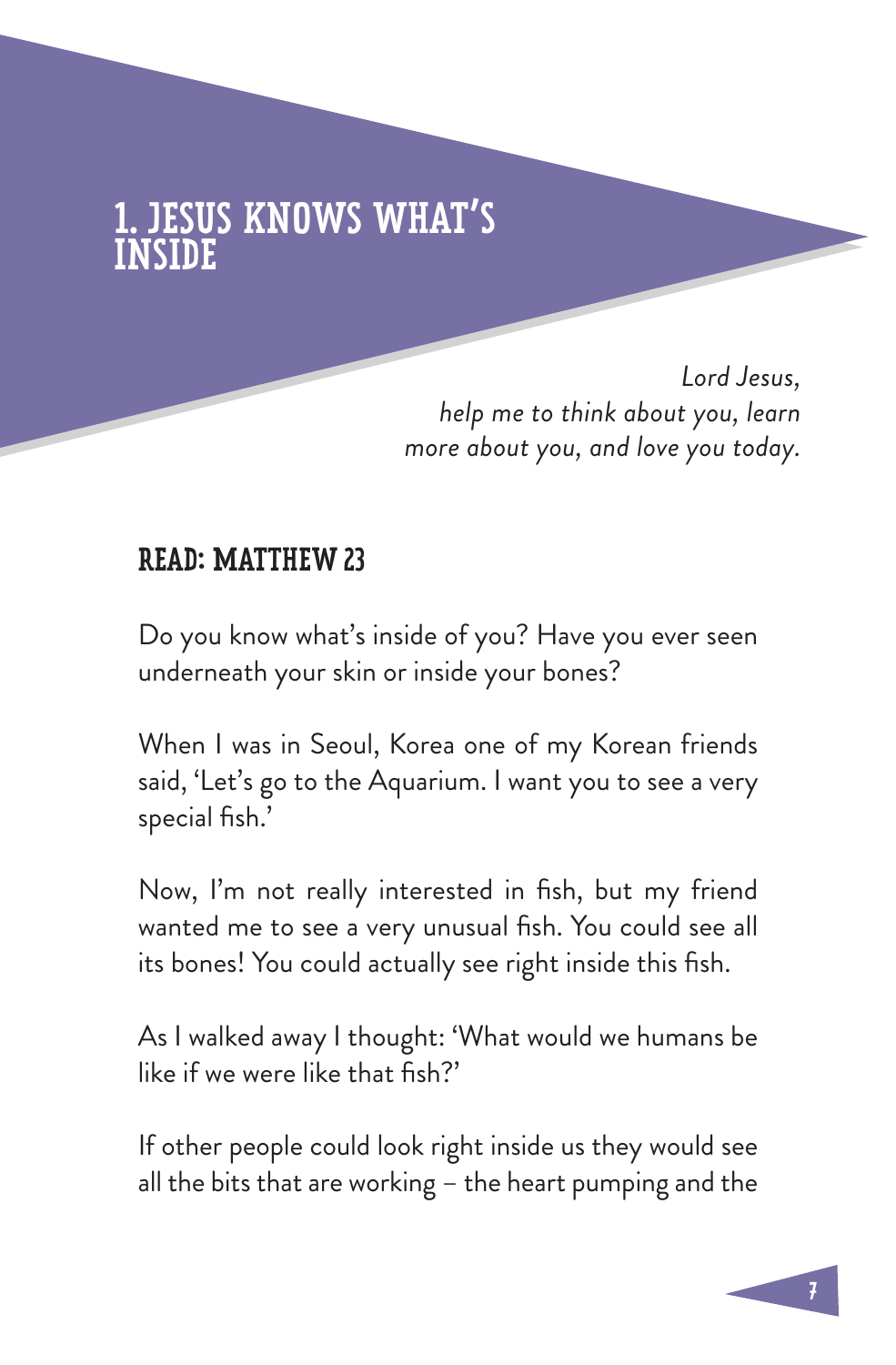blood going round. They might even be able to see inside our stomach and find out what we'd had for breakfast!

But think of this. Jesus is able to see right inside you, not to see what you have had for breakfast, but to see what you're thinking and see what you're wanting.

Have you ever seen an X-ray? It looks like a piece of thin plastic, but hold it up to the light and you can see inside your body. A doctor can take an X-ray of your heart, but Jesus sees right into the heart of our lives, where no one else can see –where he can see whether we love him or not.

I wonder if my heart is full of love for Jesus? Or is there something in my heart that's more important to me than Jesus? If there is, Jesus says, 'I'm going to have to fix that, if you're going to be really well as a Christian.'

We may say to Jesus, 'Don't do that, Jesus! I love that thing very much.' But he will say to us, 'If I don't fix it, it's going to do you a lot of damage. This is something that we need to fix.'

When Jesus fixes it we say, 'Ah, I'm much healthier now!'

The way to live happily with the Lord Jesus is to listen to what he says and to obey his Word.

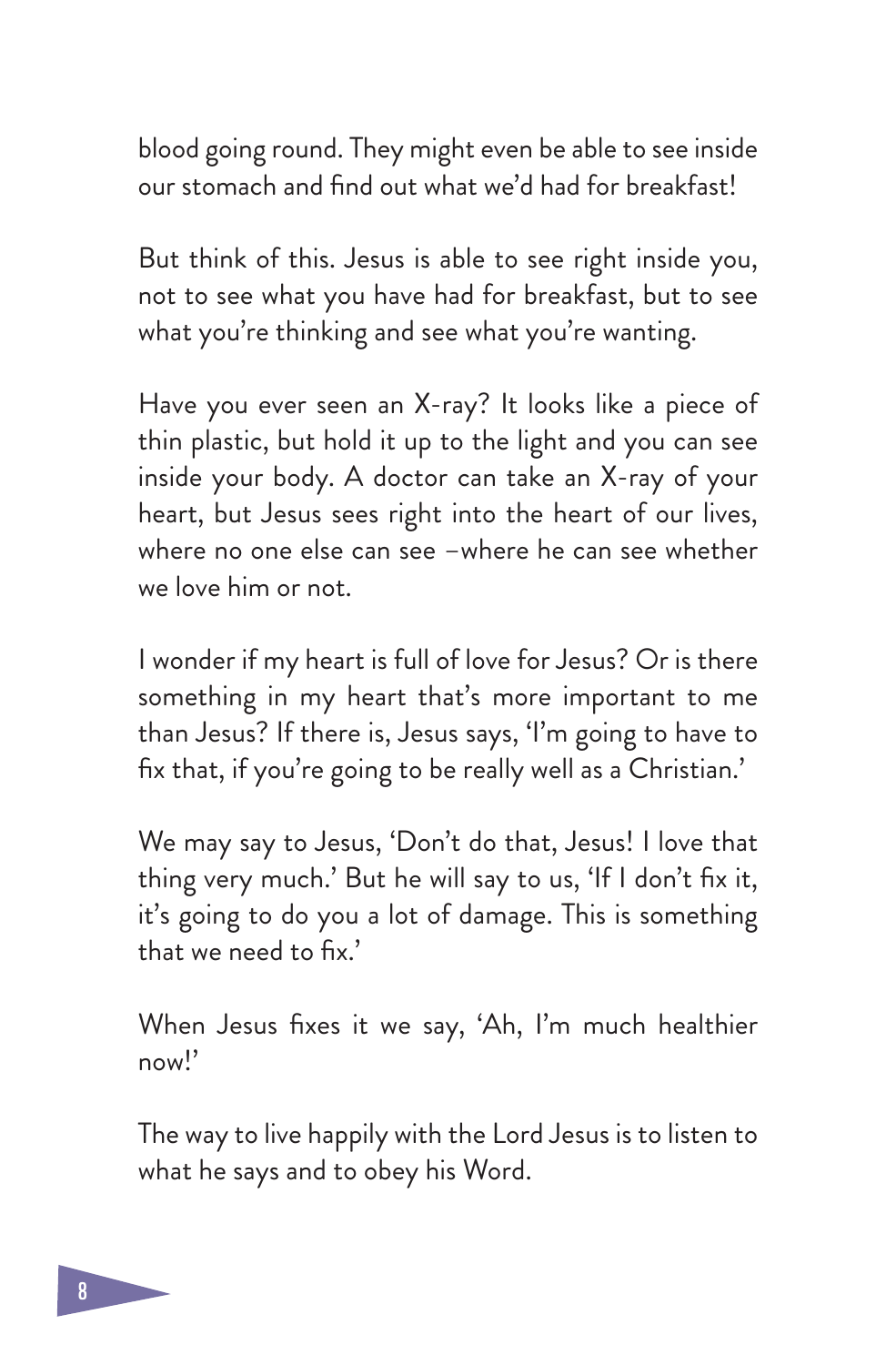### Lord Jesus

*Thank you for seeing the secrets of my heart and understanding everything about me. Please get rid of the things in my life that displease you and make me pure in your sight. I ask this in your name.* 

*Amen.*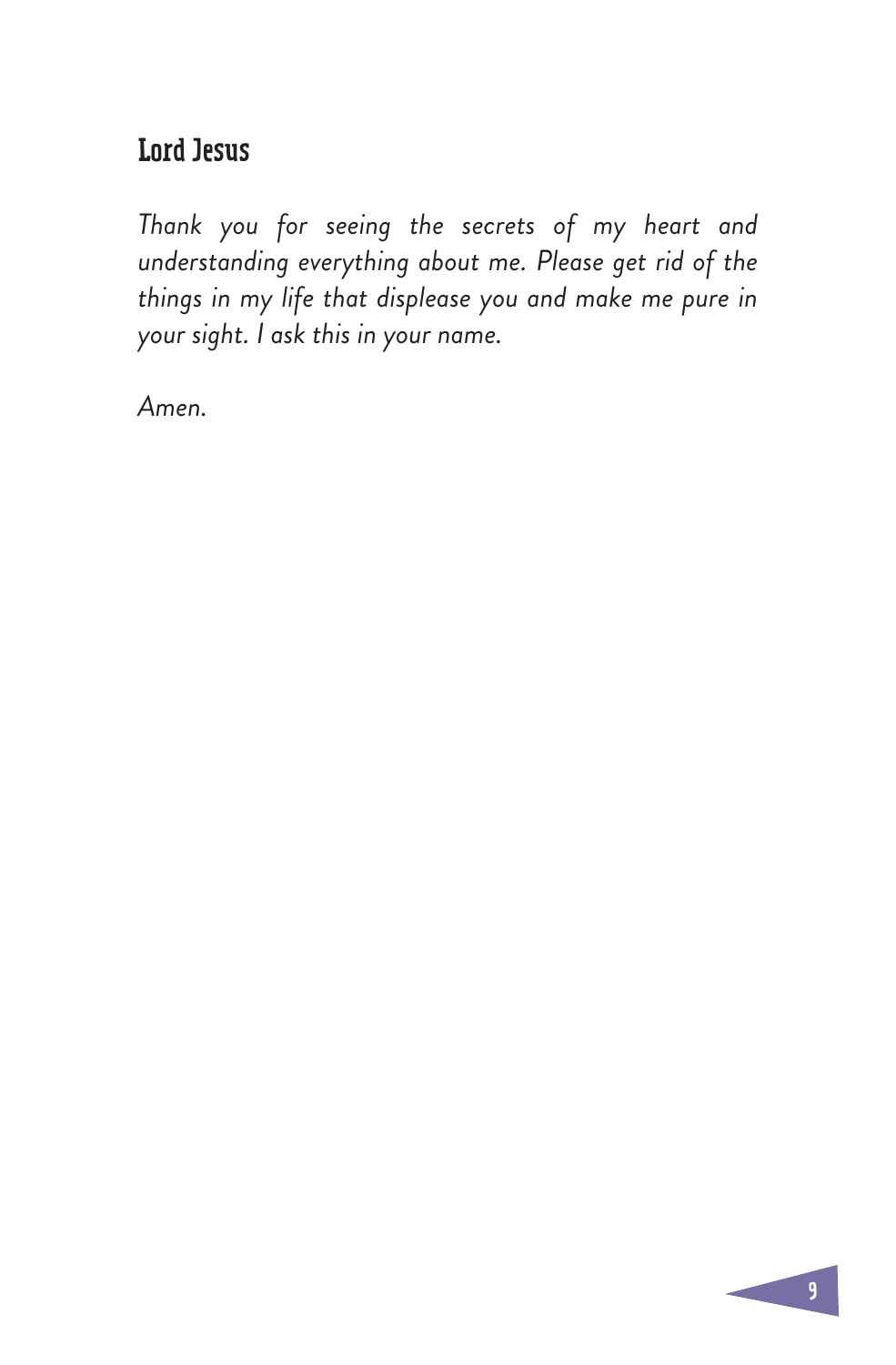# 2. DON'T LOOK BACK!

*Lord Jesus, help me to think about you, learn more about you, and love you today.*

#### READ: GENESIS 19:1–26

Abraham had a nephew called Lot. He was well named! Lot wanted 'a lot'! When Abraham let him choose what land he would like, he chose the best looking land. But the people who lived there were horrible and did horrible things. They didn't love God, and they didn't want to do what God said. The place was called Sodom. It was horrible.

God sent a terrible judgement on Sodom. The earth shook and hot sulphur rained down from the sky. But God sent two angels to rescue Lot and his family.

God said, 'You must not stop. You must not look back.' But Mrs Lot did look back and she became a pillar of salt. All the sulphur rained down on top of her because she stopped.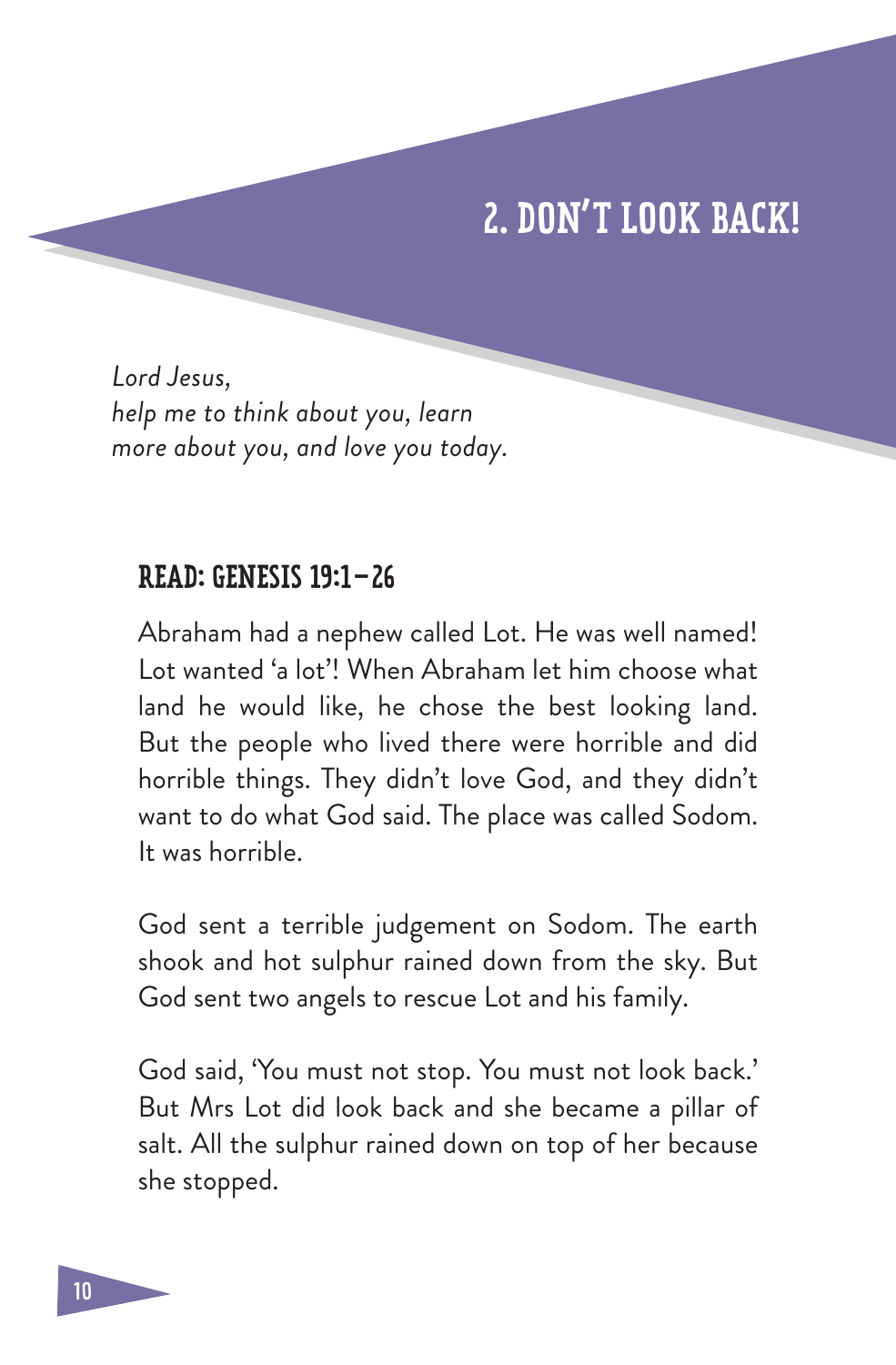I wonder why she looked back. Perhaps she wished that she hadn't left all her things behind. 'My jewels, my rings, that dolly I had when I was a little girl. Oh, they meant so much to me!'

Jesus said, 'Remember Lot's wife,' (Luke 17:32). When you decide to follow Jesus you can't look back. You've got to keep going. You can't give up.

A young woman called Gladys Aylward believed God was calling her to go to China. She asked some Christians, 'Will you send me to China?' She went from one group of Christians to another with the same question. Time after time she got the same answer. 'No, no! We can't send you to China.'

'But God has called me to go to China,' was Gladys' reply. 'If you're not going send me, I'll need to go to China on my own.' So that was what she did. She looked after little boys and girls who didn't have parents and she taught them about the Lord Jesus.

Gladys was faithful to the Lord Jesus. Some people had said to her, 'It's too difficult to go.' But Gladys said, 'If God has told me to go, then I'm going.'

That's the way to live. When God tells you to go and you go, he blesses you. He keeps you and he guides you and he uses you. Gladys Aylward helped many people. Do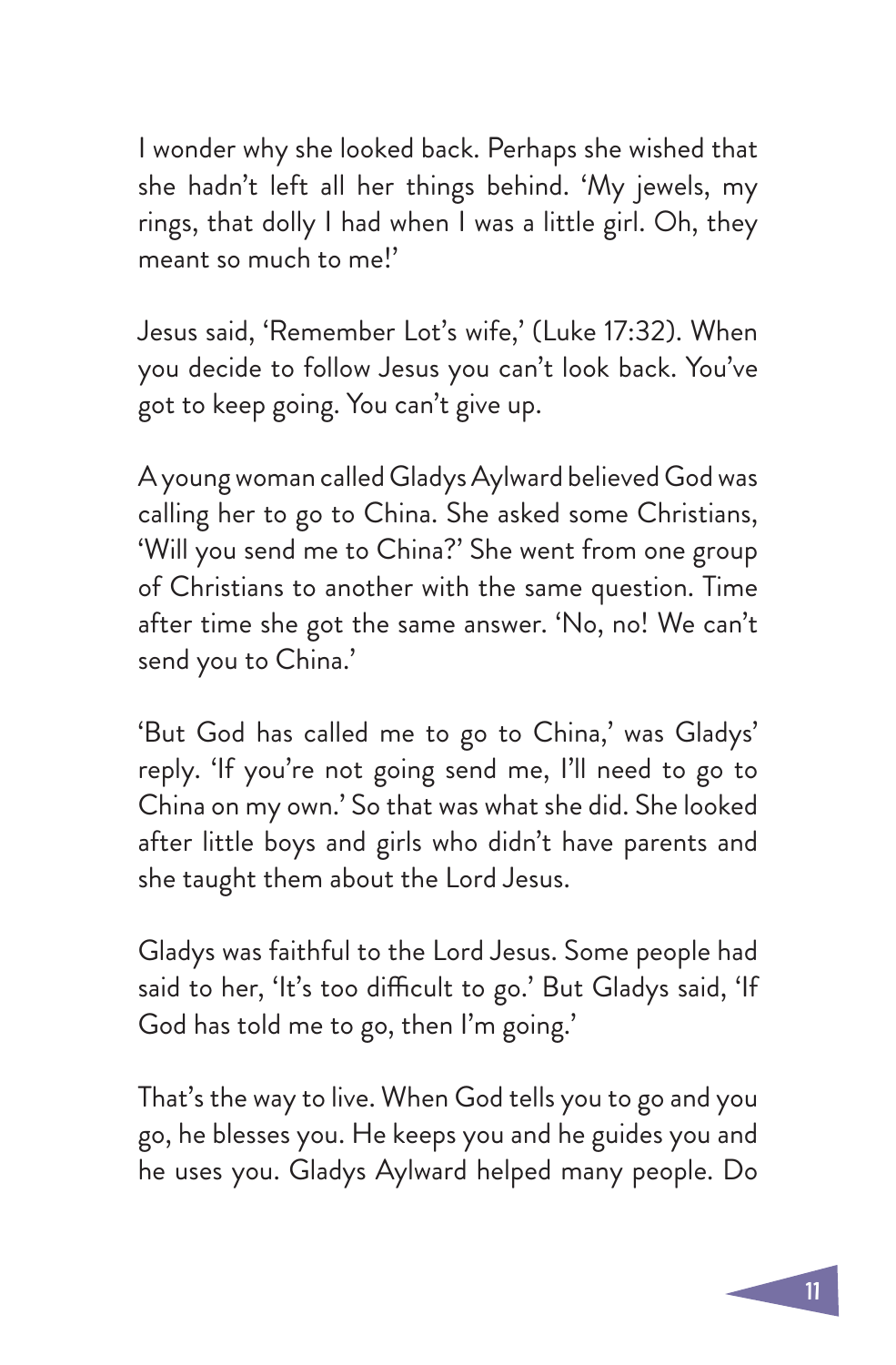you think you would be willing to go? It might just be to somebody in school or, it might be to faraway China. When God says, 'Go!' go.

### Loving Heavenly Father

*We thank you for your Word that tells us to go into all the world and make disciples of all nations. Please help us at home and with our friends to tell them about you. Help us to go because you have told us. We ask this in Jesus' name.* 

*Amen.*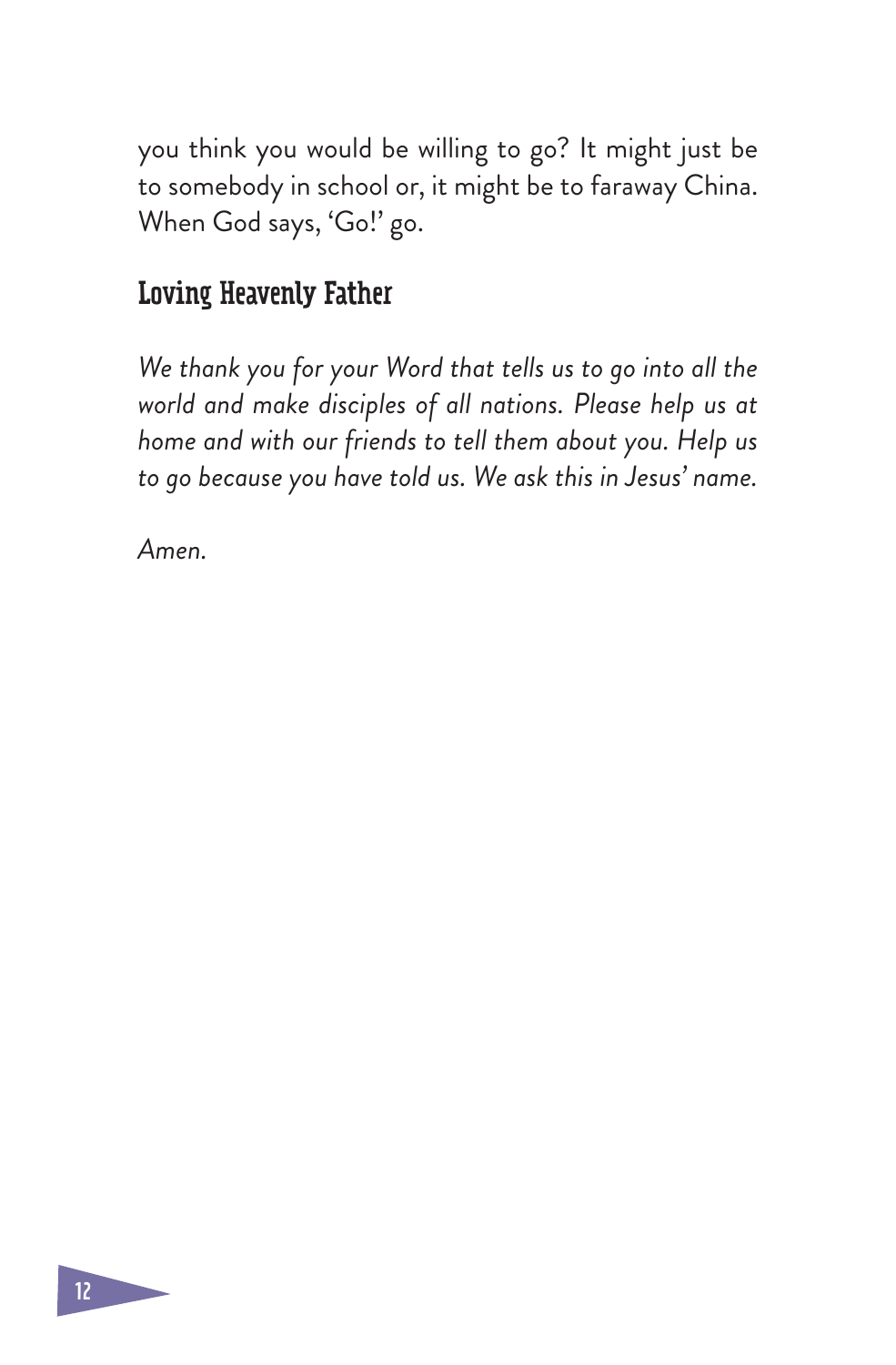# 3. FOLLOW THE WAY

*Lord Jesus, help me to think about you, learn more about you, and love you today.*

#### READ: ACTS 24:10–16; JOHN 14:6

One day I was reading the local newspaper when I saw an advert that caught my eye. It said, 'Ask Saint Jude for three favours.' What does that mean? I think it means that you're supposed to ask Saint Jude for something special to happen.

Perhaps you've heard of people who say special prayers to Mary for nine days. A 'novena' is a prayer that some people say for nine days in succession.

Don't you think it is a big mistake to pray to Mary or Jude when our Father God wants us to pray to him?

Jesus says, 'Pray in my name. I am the Way to the Father' (See John 14:6).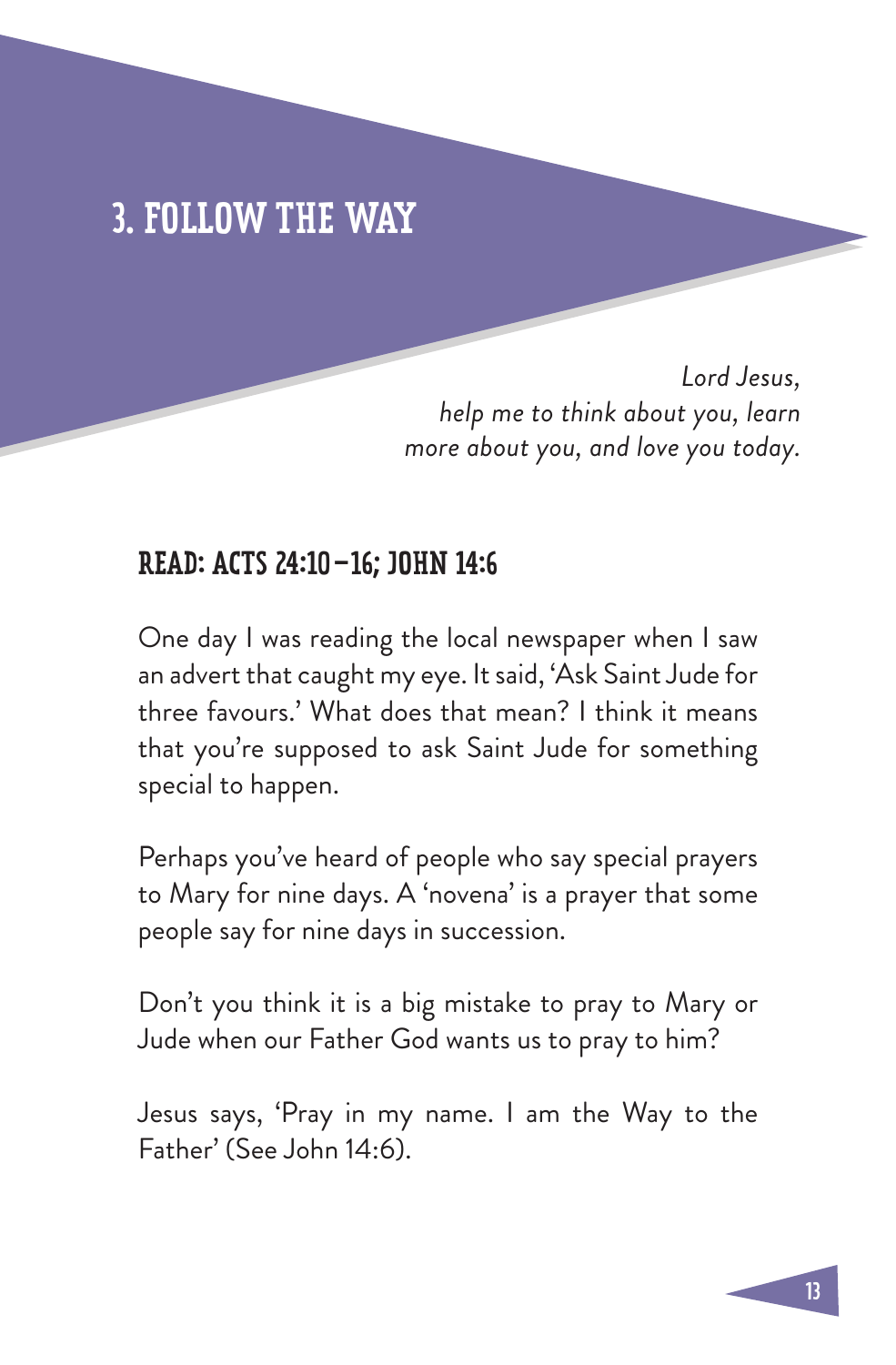Perhaps these people think that Jesus is too busy? Maybe they think to themselves, 'I'm afraid of Jesus, I'd better go to somebody else.'

The world is full of people who don't know the Way. Paul said he was a follower of the Way, the one and only Way to get to God. And who is the Way? The Way to God is the Lord Jesus Christ.

When Paul spoke about being a follower of the Way, he was speaking about being a follower of Jesus, because Jesus is the Way to get to know God.

If we know the Way we should tell others about him! Tell somebody who doesn't know Jesus that he is the Way to God.

If we're following Jesus, loving Jesus, serving Jesus, trusting Jesus, we will want to get to know Jesus better!

But lots of your friends don't know the Way. They're lost! Let's pray to the Lord Jesus and say, 'Help me to tell my friends about you.'

Jesus will answer that prayer.